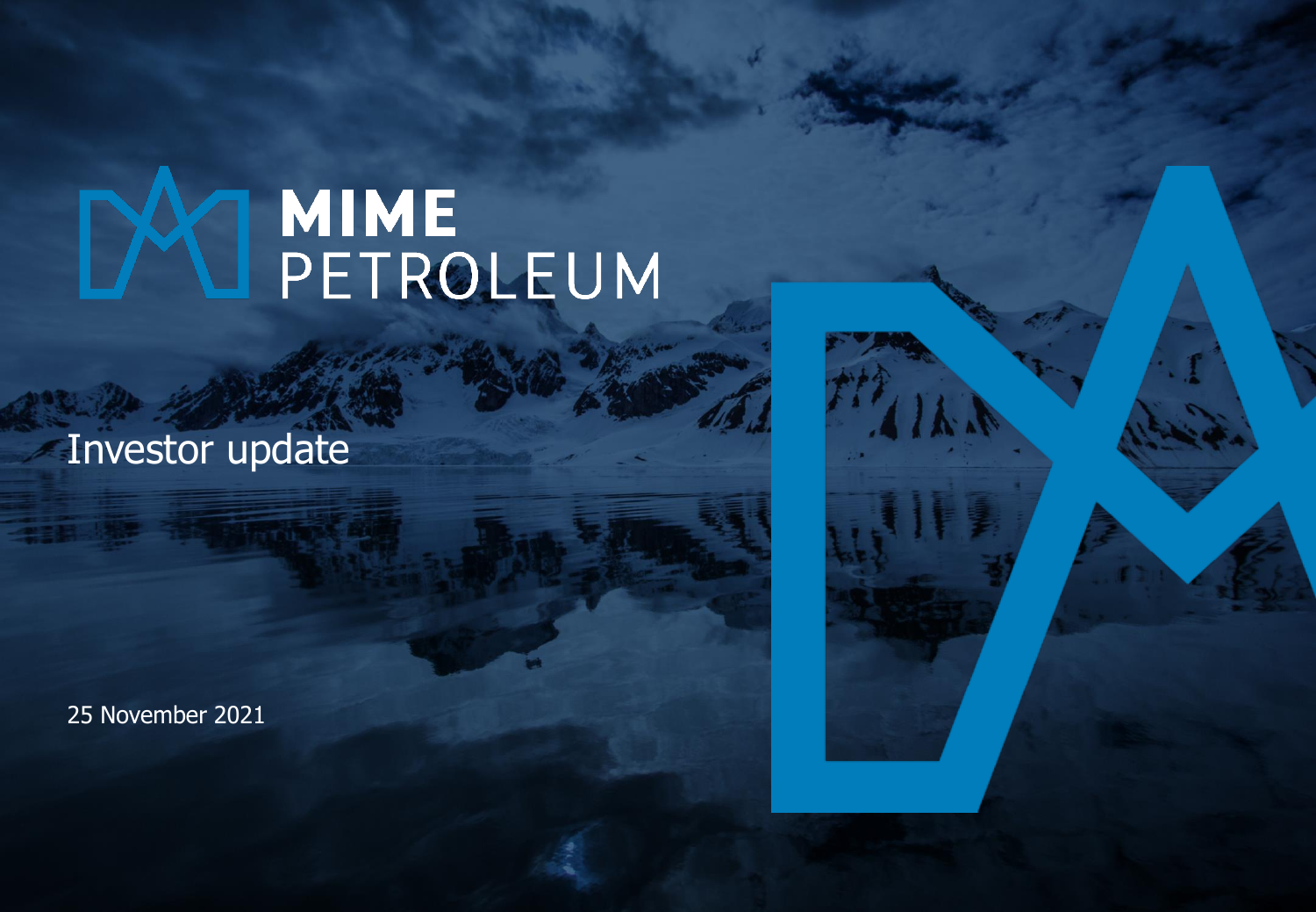## Important information and disclaimer



This presentation and any appendices (hereinafter collectively referred to as the "Presentation") has been prepared by Mime Petroleum AS (the "Company") solely for information purposes and does not purport to be complete, exhaustive or to summarise all relevant information. By attending any meeting where this Presentation is made, or by receiving or reading any of the Presentation slides, you acknowledge that you have received the information as set forth hereunder and agree to be bound by the following limitations and provisions:

This Presentation is for information purposes only and is not intended to be complete or exhaustive. This Presentation has not been reviewed or approved by any regulatory authority or stock exchange. This Presentation does not constitute or form part of any offer or invitation to sell or issue, or any solicitation of any offer to acquire any securities offered by any person including legal entities in any jurisdiction. Neither this Presentation nor anything contained herein shall form the basis of any contract or commitment whatsoever. Persons into whose possession this Presentation comes should inform themselves about and observe any such restrictions. This Presentation does not contain any advice, hereunder including but not limited to financial, legal or tax advice.

This Presentation contains information obtained from third parties. As far as the Company is aware and able to ascertain from the information published by that third party, no facts have been omitted that would render the reproduced information to be materially inaccurate or misleading.

This Presentation contains certain forward-looking statements relating to the business, financial performance and results of the Company and/or the industry in which it operates. Forward-looking statements concern future circumstances and results and other statements that are not historical facts, sometimes identified by the words "believes", "expects", "predicts", "intends", "projects", "projects", "plans", "estimates", "aims", "foresees", "anticipates", "targets", "forecast", "could", "may", "consider" and similar expressions. The forward-looking statements contained in this Presentation, including assumptions, opinions, estimates and views of the Company or cited from third party sources are solely opinions and forecasts that are subject to risks, uncertainties and other factors that may cause actual events to differ materially from any anticipated development. Neither the Company or, parent or subsidiary undertakings or any such person's officers or employees provides any assurance that the assumptions underlying such forward-looking statements are free from errors nor does any of them accept any responsibility for the future accuracy of the opinions expressed in this Presentation or the actual occurrence of the forecasted developments. Neither the Company or any associated entity or person assume any obligation, except as required by law, to update any forward-looking statements or to confirm such forward-looking statements in this Presentation in accordance with any actual future results.

To the best of the knowledge of the Company, the information contained in this Presentation is in all material respect in accordance with the facts as of the date hereof and contains no omissions likely to affect the accuracy of the information contained herein. The information in this Presentation has not been independently verified, and no representation or warranty (express or implied) is made as to, and no reliance should be placed on, any information, including projections, estimates, targets and opinions, contained herein, and no liability whatsoever is accepted as to any errors, omissions or misstatements contained herein, and, accordingly, neither the Company or any parent or subsidiary undertakings or any such person's advisors, officers or employees accepts any liability whatsoever arising directly or indirectly from the use of this Presentation. By attending any meeting where this Presentation is made, or by receiving or reading any part of this Presentation, you acknowledge that you will be solely responsible for your own assessment of the market and the market position of the Company and that you will conduct your own analysis and be solely responsible for forming your own view of the potential future performance of the Company's business.

This Presentation speaks as of the date set out on its cover and is subject to change without notice. There may have been changes in matters that affect the Company subsequent to the date of this Presentation. Neither the delivery of this Presentation nor any further discussions of the Company may have with any of the recipients shall, under any circumstances, create any implication that there has been no change in the affairs of the Company since such date. The Company does not assume any obligation to update or revise the Presentation or disclose any changes or revisions to the information contained in this Presentation. This Presentation is subject to Norwegian law, and any dispute arising in respect of this Presentation is subject to the exclusive jurisdiction of Norwegian courts with Oslo District Court (Nw: Oslo tingrett) as exclusive legal venue.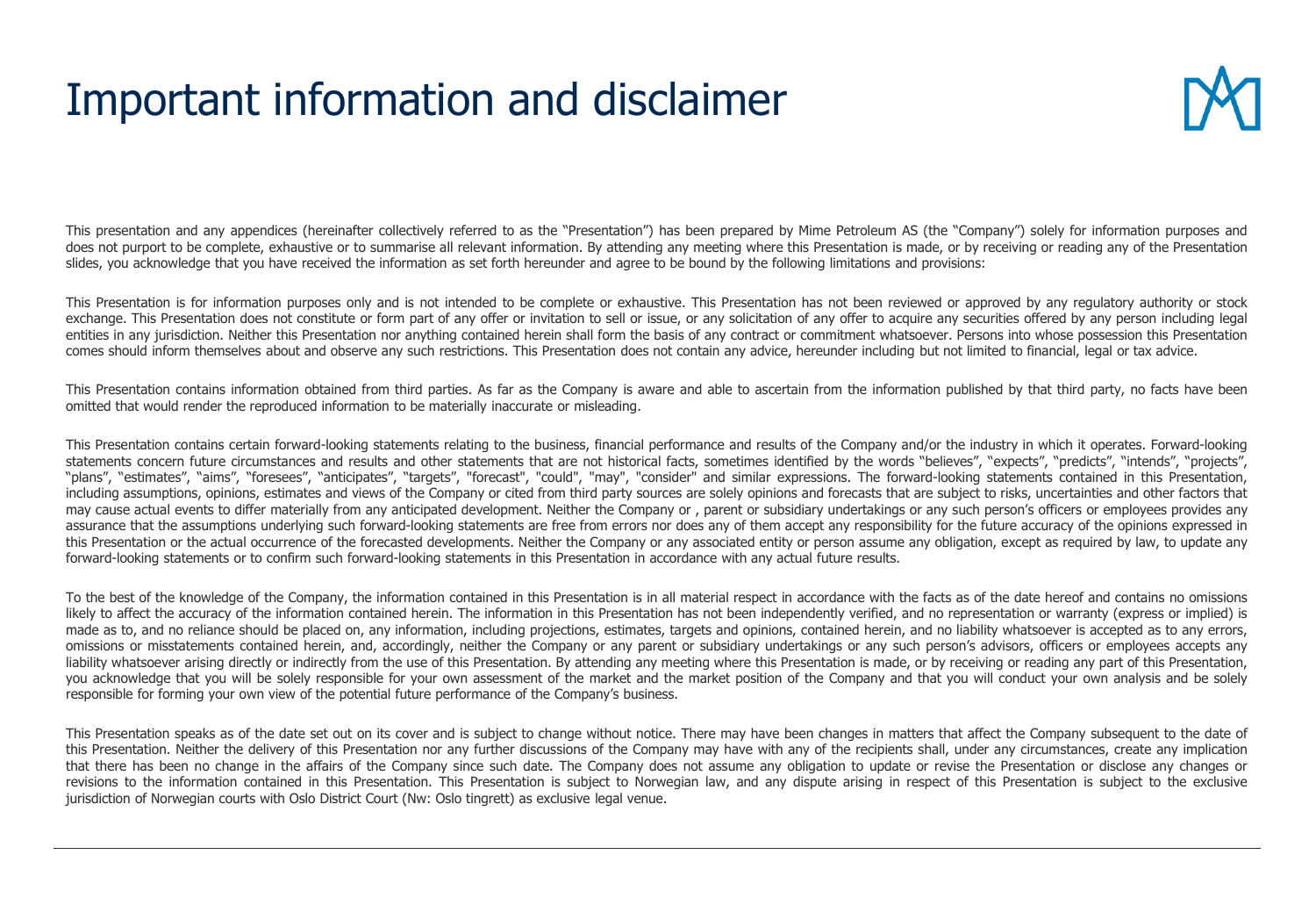## **Highlights**



Pure-play NCS independent

- Seasoned management team with multi-decade experience of oil & gas operations on the NCS
- Backed by Bluewater, a leading energy investor with track record of building successful E&P companies
- Production and development oriented
- ESG focus and proactive M&A strategy



- Balder/Ringhorne are among the largest NCS oil fields
- Redevelopment project unlocking path to produce another  $\sim 600$  mmbbl (gross), lifetime to mid 2040s and growing gross production to  $\sim$ 120 kboepd in 2024
- Significant diversification and risk mitigation through multiple reservoirs, +60 production wells and extensive history
- USD 11/bbl opex the next five years



Robust financial position & risk management

- \$225m five-year senior secured bond issued in November 2021
- Strong private equity sponsor who invested USD 136m of equity to date and highly committed to the business
- Rapid deleveraging after Balder Future first oil
- The NCS tax system provides increased liquidity in the development period through tax refunds
- Active risk management through hedging and insurance coverage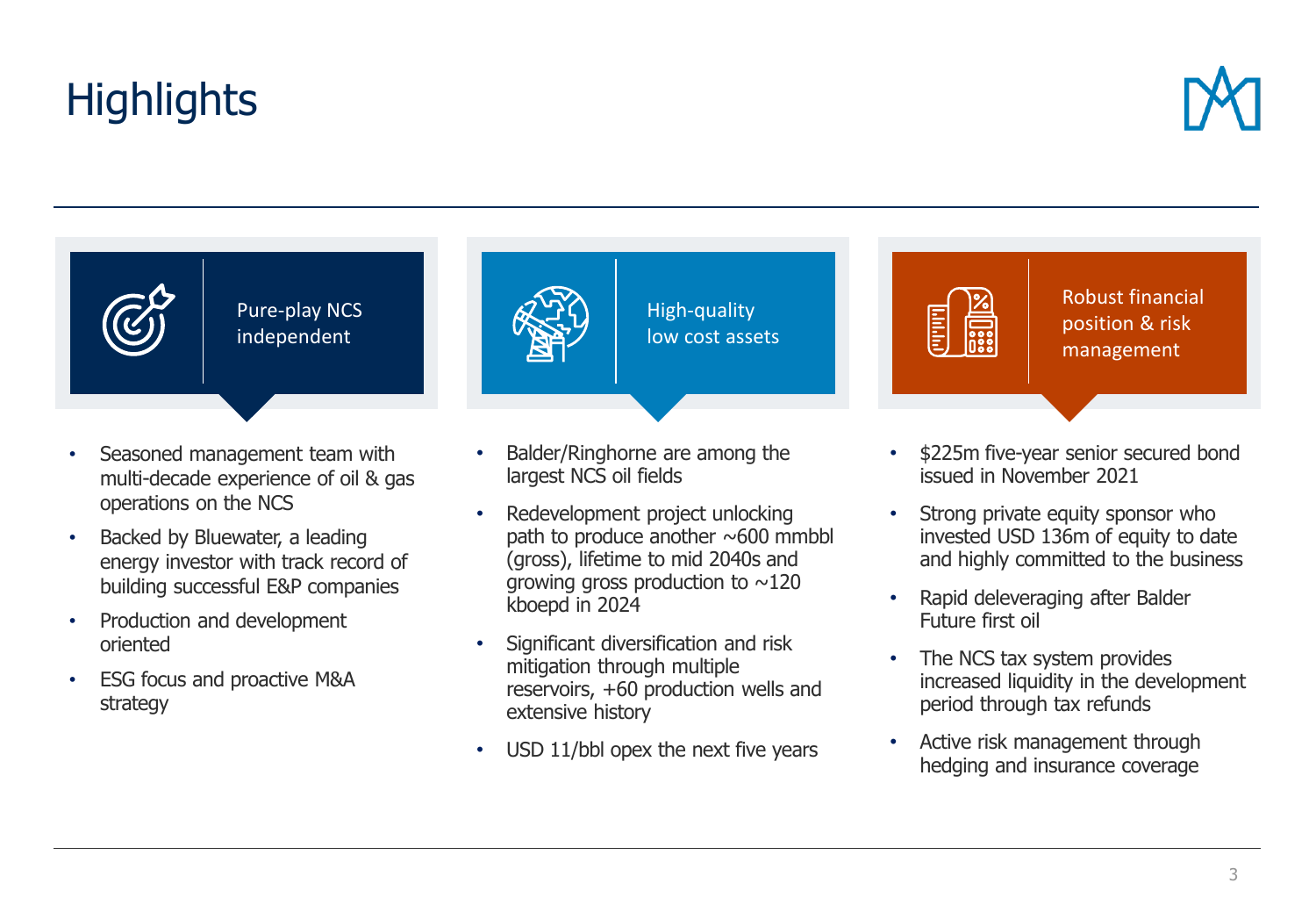## Operational status



### **Production and offshore operations The Balder Future project**

- Safe operations on the Balder floating production unit (FPU) and the Ringhorne platform have been prioritized during the Covid-19 epidemic. No Covid-19 cases on the offshore facilities to date.
- The net production from the Balder and Ringhorne fields in the third quarter was 149 kbbls, which is lower than the previous quarter, mainly due to planned shut-down and maintenance period at Balder FPU and Ringhorne platform in August.
- Ongoing drilling activity at the field from the Ringhorne platform (11 new production wells) and from the semi-submersible rig West Phoenix (14 new production wells) for the Balder Future project.
- Production from existing wells delivering according to plan. Second Ringhorne production well completed in November and production has commenced as planned.

- The Balder Future PDO was approved on June 18, 2020. Since the PDO, the gross capex estimate has increased from NOK 20.0 billion to NOK 26.8 billion, corresponding to an increase of 34%.
- The project has experienced challenges related to the Covid-19; affected equipment deliveries and available staffing at the yard. In addition, the scope of work has become more comprehensive than anticipated, especially related to the Jotun FPSO.
- First oil scheduled in Q4-2023

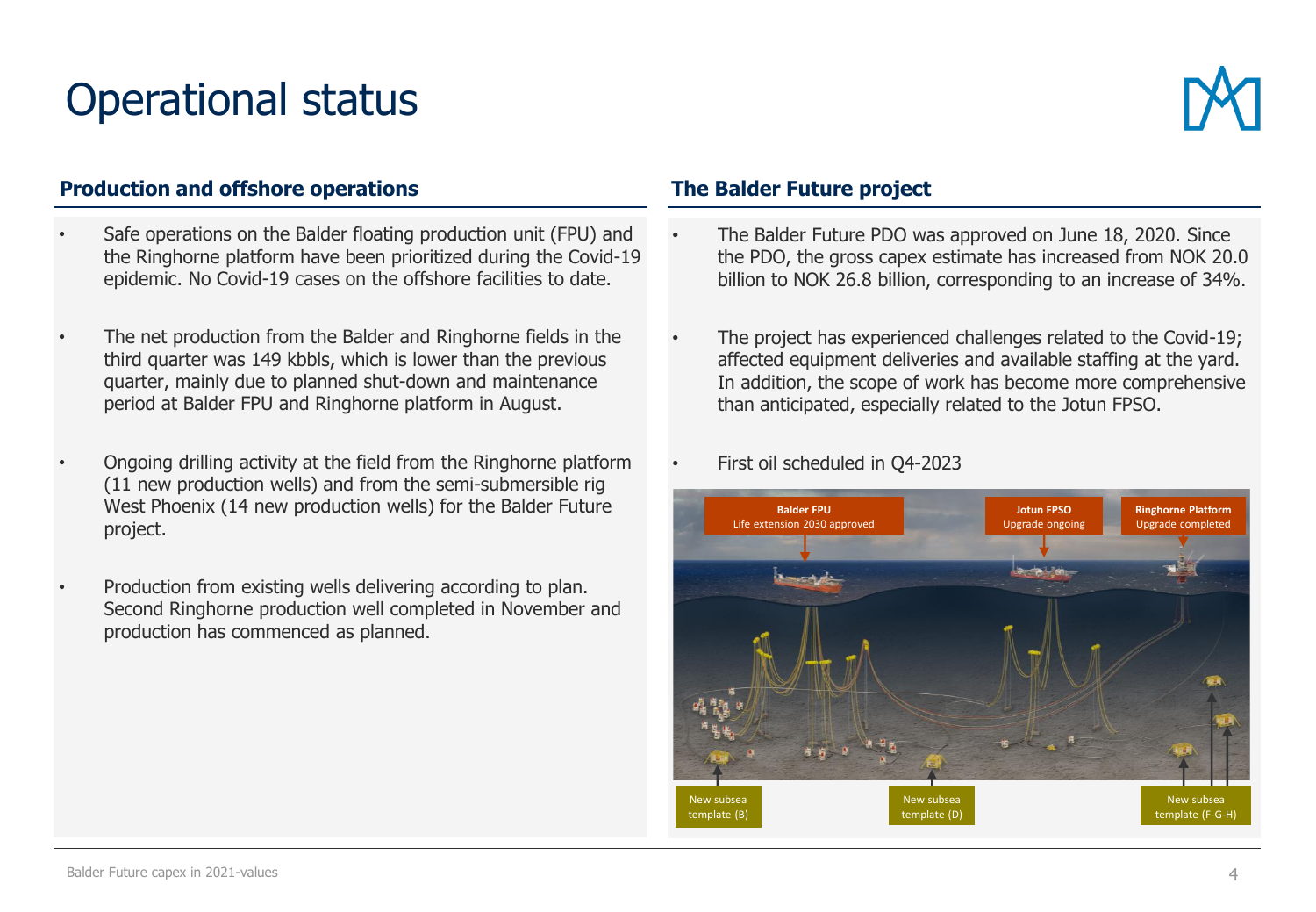## Timeline and milestones



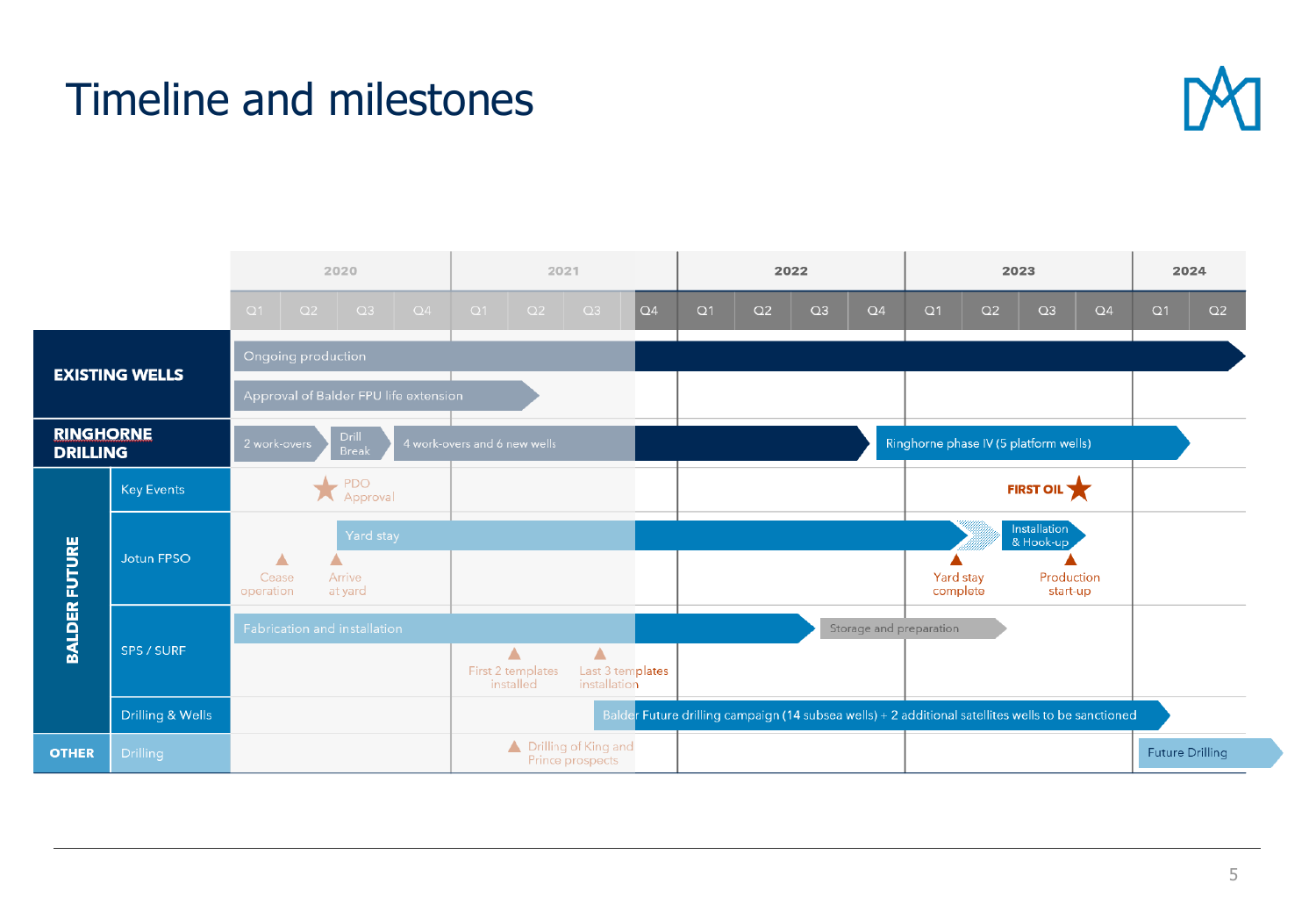## Financial status



## **Refinancing and hedging Other financial items**

#### **Refinancing**

- On October 27, Mime completed a private placement of a fiveyear senior secured of USD 225 million bond with a fixed coupon rate of 10.25%
- Net proceeds from the bond issue was used to repay the outstanding Reserve Based Lending Facility at \$97.5m and the existing NOK 300 million MIME01 PRO bond in full, and capital expenditures related to the Balder Future redevelopment
- The call notice for the MIME01 PRO with original maturity date 18 February 2025 was issued 10 November at a Make Whole Amount of 108.22620% and settled 24 November
- The bond issue was executed on November 10, but final settlement took place November 24 after all condition precedents were met

#### **Hedging**

- Mime adjusted its hedging portfolio in relation to the refinancing
- For 2021, Mime has 14 000 bbl per month of swap contracts for the reminder of 2021 at \$52.5/bbl
- For 2022, Mime has 16 000 bbl per month of swap contracts with an average price of USD 76.59/bbl for 2022. The 2022 contract represents a hedging ratio of approx. 70% of the after-tax volumes for 2022.
- Mime does not have any hedges related to FX or interest rates

#### **Jotun FPSO value**

• The arbitration proceedings regarding the value of the Jotun FPSO hull took place in October. The final arbitration ruling was released November 5 and has an immaterial impact on the financials. The ruling is subject to confidentiality.

#### **Renewal of offshore insurance package**

• Mime renewed its offshore insurance package in November consistent with the best industry standards, including loss of production income insurance at USD 65/bbl for up to two years

#### **Equity**

- Strong private equity sponsor in Bluewater who invested USD 136m of equity to date
- Equity to catalyse growth through M&A and development projects – increased M&A activity in the market

#### **Taxes**

- Temporary tax refund functioning according to plan
- A new petroleum tax system was proposed 31 August; provides more liquidity to Mime in the short term through tax refunds
- Comments to the consultation paper to be sent early December, while a sanctioning by the Parliament is expected in 1H2022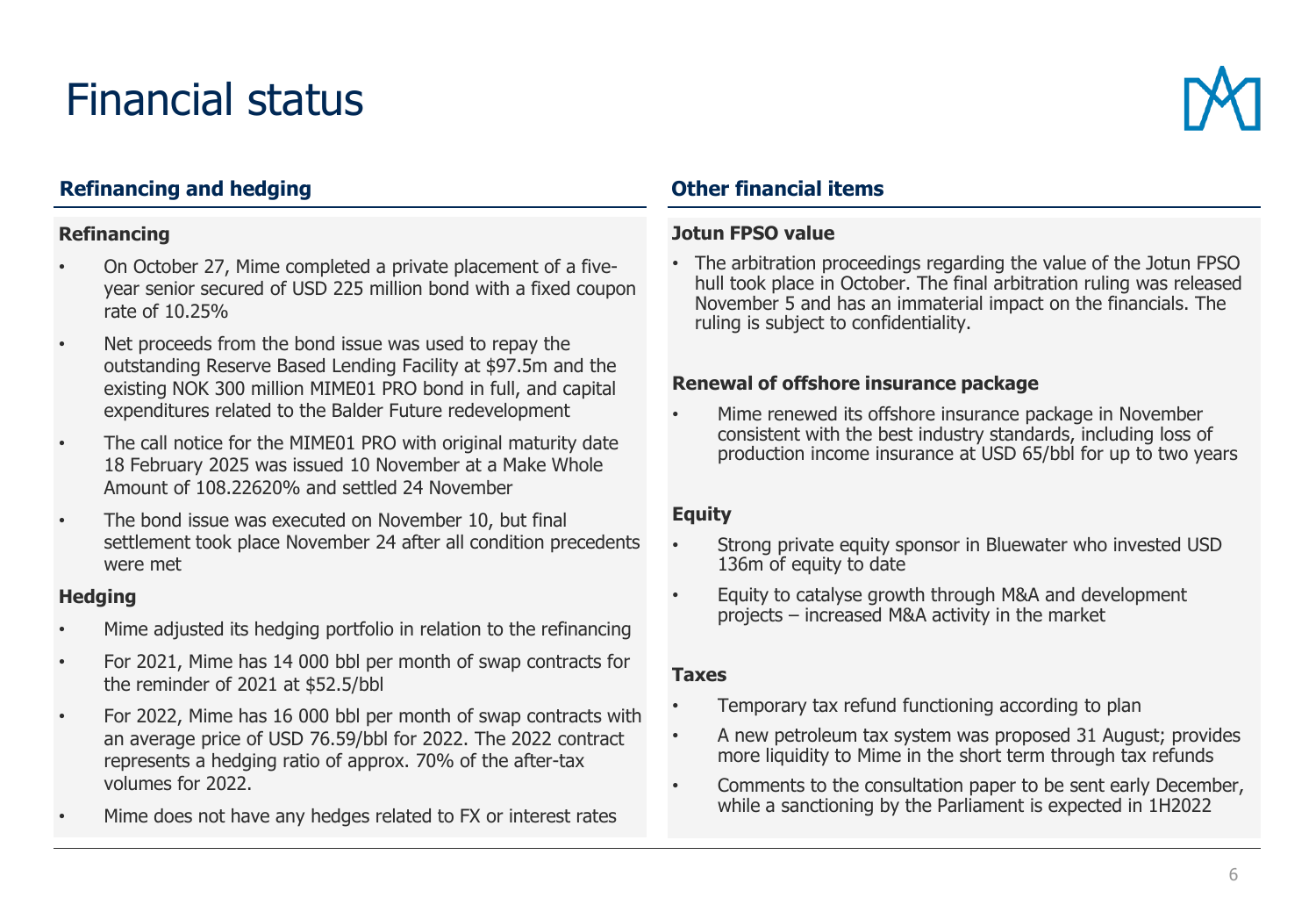## Statements of Income September 30, 2021



|           | <b>Unaudited</b>         |                                           |             | <b>Unaudited</b>    | <b>Audited</b>      |            |
|-----------|--------------------------|-------------------------------------------|-------------|---------------------|---------------------|------------|
| QUARTERLY |                          |                                           |             | YEAR TO DATE        | <b>FULL YEAR</b>    |            |
| Q3 2021   |                          | Q3 2020 (NOK 1 000)                       | <b>Note</b> | <b>YTD 30.09.21</b> | <b>YTD 30.09.20</b> | 2020       |
|           |                          |                                           |             |                     |                     |            |
| 82 500    |                          | 55 312 Sale of petroleum                  |             | 325 746             | 186 506             | 246 274    |
| $-8,550$  | 3965                     | Other revenue                             |             | $-21$ 112           | 87 586              | 91 191     |
| 73 950    | 59 277                   | <b>Total operating revenue</b>            | 304 635     | 274 093             | 337 464             |            |
|           |                          |                                           |             |                     |                     |            |
| $-59345$  | $-83773$                 | Operating expenses                        |             | $-197812$           | $-262$ 154          | $-291332$  |
| $-21094$  | $-22007$                 | Ordinary depreciation                     |             | $-81166$            | $-71142$            | $-106336$  |
|           | $\overline{\phantom{a}}$ | Impairment                                |             |                     |                     | $-26286$   |
| $-309$    | $-282$                   | <b>Exploration costs</b>                  |             | $-660$              | $-933$              | $-1240$    |
| $-80748$  | $-106062$                | <b>Total operating expense</b>            |             | $-279637$           | $-334229$           | $-425$ 193 |
|           |                          |                                           |             |                     |                     |            |
| $-6798$   | -46 785                  | Profit / (loss) from operating activities |             | 24 998              | $-60$ 137           | $-87729$   |
|           |                          |                                           |             |                     |                     |            |
|           |                          |                                           |             |                     |                     |            |
| $-48210$  | $-7,599$                 | Net financial items                       | 8           | $-94384$            | $-77728$            | $-11001$   |
| $-48210$  | $-7599$                  | <b>Net financial items</b>                |             | $-94384$            | $-77728$            | $-11001$   |
|           |                          |                                           |             |                     |                     |            |
| $-55007$  | $-54384$                 | Profit / (loss) before income tax         |             | $-69386$            | $-137864$           | $-98731$   |
|           |                          |                                           |             |                     |                     |            |
|           |                          |                                           |             |                     |                     |            |
| 86 095    | 72014                    | Income tax                                | 9           | 109 918             | 182 591             | 151819     |
| 31 088    | 17 630                   | Net profit / (loss)                       |             | 40 532              | 44 726              | 53 088     |
|           |                          | Allocation of net profit / (loss):        |             |                     |                     |            |
| 31 088    | 17 630                   | Retained earnings                         |             | 40 532              | 44 7 26             | 53 088     |
|           |                          |                                           |             |                     |                     |            |